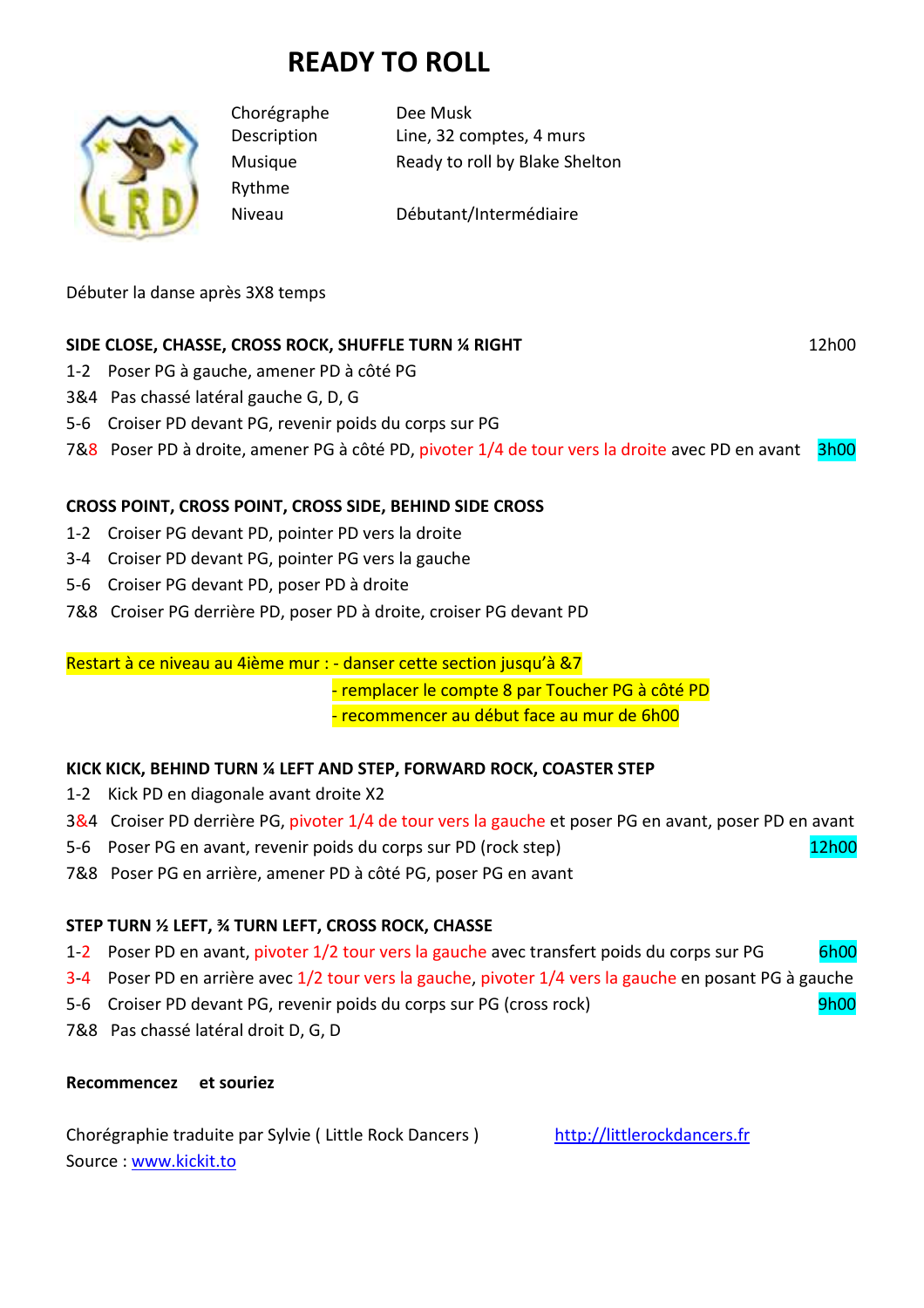Ready To Roll Choreographed by Dee Musk

Description:32 count, 4 wall, beginner/intermediate line dance Musique:**Ready To Roll** by Blake Shelton [CD: Red River Blue]

#### Intro: 24

SIDE CLOSE, CHASSE, CROSS ROCK, SHUFFLE TURN ¼ RIGHT 1-2Step left to side, step right together 3&4Chassé side left, right, left 5-6Cross/rock right over left, recover to left 7&8Step right to side, step left together, turn ¼ right and step right forward (3:00) CROSS POINT, CROSS POINT, CROSS SIDE, BEHIND SIDE CROSS 1-2Cross left over right, touch right to side 3-4Cross right over left, touch left to side 5-6Cross left over right, step right to side 7&8Cross left behind right, step right to side (restart), cross left over right. (3:00) KICK KICK, BEHIND TURN ¼ LEFT AND STEP, FORWARD ROCK, COASTER STEP 1-2Kick right to right diagonal twice 3&4Cross right behind left, turn ¼ left and step left forward, step right forward 5-6Rock left forward, recover to right 7&8Step left back, step right together, step left forward (12:00) STEP TURN ½ LEFT, ¾ TURN LEFT, CROSS ROCK, CHASSE 1-2Step right forward, turn ½ left (weight to left) 3-4Turn ½ left and step right back, turn ¼ left and step left to side 5-6Cross/rock right over left, recover to left 7&8Step right to side, step left together, step right to side. (9:00) REPEAT RESTART During wall 4, dance up to and including count 15&. Touch left together on count 16. Begin again facing 6:00 wall

## **Traduire**

## **Informations pour contacter le chorégraphe:**



**Dee Musk** | [Courriel] | [Website] | **Adresse:** Unlisted | **Téléphone:** Unlisted